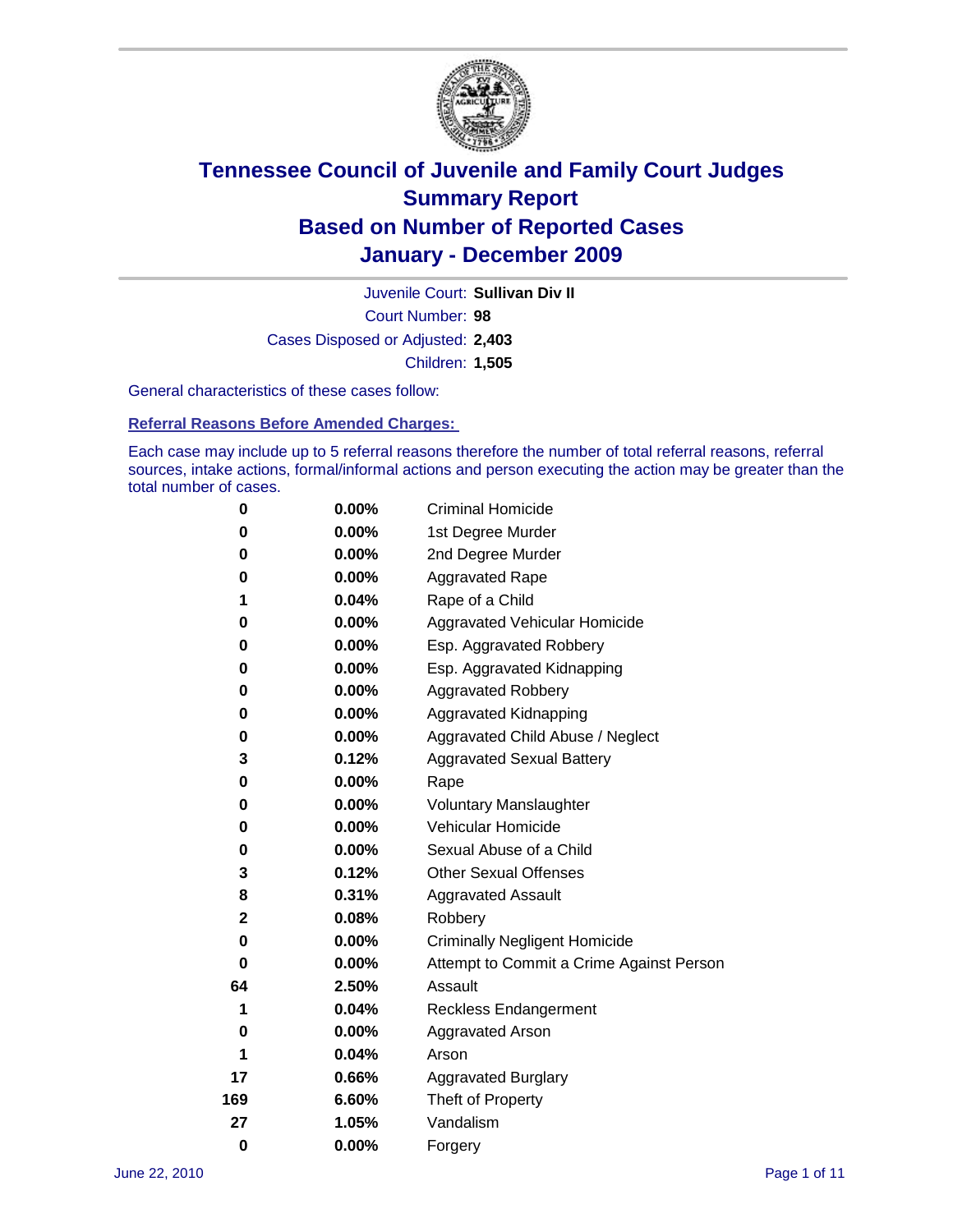

Court Number: **98** Juvenile Court: **Sullivan Div II** Cases Disposed or Adjusted: **2,403**

Children: **1,505**

#### **Referral Reasons Before Amended Charges:**

Each case may include up to 5 referral reasons therefore the number of total referral reasons, referral sources, intake actions, formal/informal actions and person executing the action may be greater than the total number of cases.

| $\pmb{0}$    | 0.00%    | <b>Worthless Checks</b>                                     |
|--------------|----------|-------------------------------------------------------------|
| 1            | 0.04%    | Illegal Possession / Fraudulent Use of Credit / Debit Cards |
| 17           | 0.66%    | <b>Burglary</b>                                             |
| 4            | 0.16%    | Unauthorized Use of a Vehicle                               |
| 0            | $0.00\%$ | <b>Cruelty to Animals</b>                                   |
| $\bf{0}$     | $0.00\%$ | Sale of Controlled Substances                               |
| 28           | 1.09%    | <b>Other Drug Offenses</b>                                  |
| 42           | 1.64%    | Possession of Controlled Substances                         |
| $\mathbf 2$  | 0.08%    | <b>Criminal Attempt</b>                                     |
| 3            | 0.12%    | Carrying Weapons on School Property                         |
| 5            | 0.20%    | Unlawful Carrying / Possession of a Weapon                  |
| 7            | 0.27%    | <b>Evading Arrest</b>                                       |
| 3            | 0.12%    | Escape                                                      |
| 6            | 0.23%    | Driving Under Influence (DUI)                               |
| 40           | 1.56%    | Possession / Consumption of Alcohol                         |
| 13           | 0.51%    | Resisting Stop, Frisk, Halt, Arrest or Search               |
| 1            | 0.04%    | <b>Aggravated Criminal Trespass</b>                         |
| 5            | 0.20%    | Harassment                                                  |
| 1            | 0.04%    | Failure to Appear                                           |
| 0            | $0.00\%$ | Filing a False Police Report                                |
| $\mathbf{2}$ | 0.08%    | Criminal Impersonation                                      |
| 24           | 0.94%    | <b>Disorderly Conduct</b>                                   |
| 13           | 0.51%    | <b>Criminal Trespass</b>                                    |
| 6            | 0.23%    | <b>Public Intoxication</b>                                  |
| 0            | $0.00\%$ | Gambling                                                    |
| 111          | 4.33%    | <b>Traffic</b>                                              |
| 0            | $0.00\%$ | <b>Local Ordinances</b>                                     |
| $\mathbf 0$  | 0.00%    | Violation of Wildlife Regulations                           |
| 22           | 0.86%    | Contempt of Court                                           |
| 38           | 1.48%    | Violation of Probation                                      |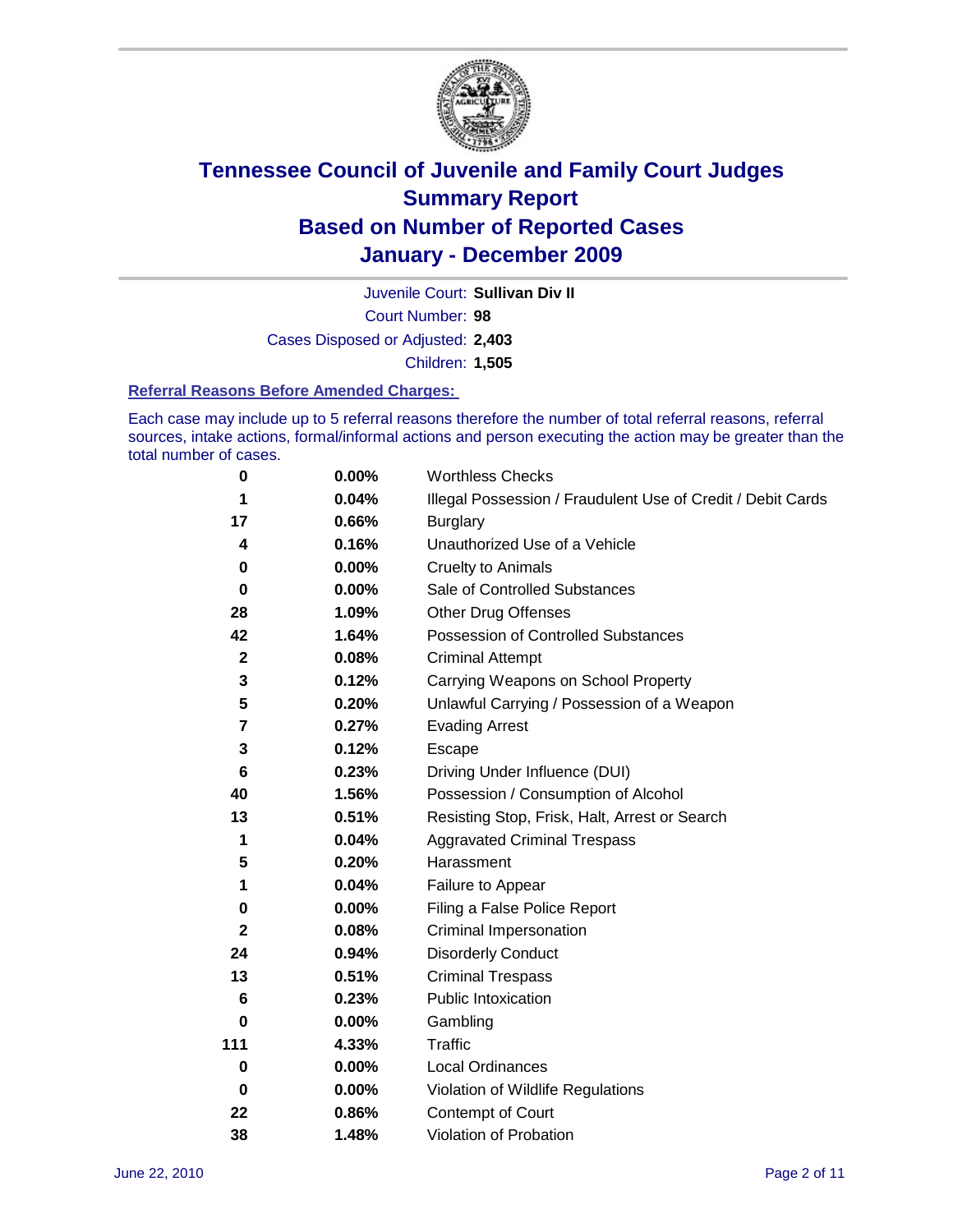

Court Number: **98** Juvenile Court: **Sullivan Div II** Cases Disposed or Adjusted: **2,403** Children: **1,505**

#### **Referral Reasons Before Amended Charges:**

Each case may include up to 5 referral reasons therefore the number of total referral reasons, referral sources, intake actions, formal/informal actions and person executing the action may be greater than the total number of cases.

| 11       | 0.43%    | Violation of Aftercare                 |
|----------|----------|----------------------------------------|
| 22       | 0.86%    | Unruly Behavior                        |
| 57       | 2.22%    | Truancy                                |
| 3        | 0.12%    | In-State Runaway                       |
| 1        | 0.04%    | Out-of-State Runaway                   |
| 126      | 4.92%    | Possession of Tobacco Products         |
| 76       | 2.97%    | Violation of a Valid Court Order       |
| 0        | 0.00%    | <b>Violation of Curfew</b>             |
| 1        | 0.04%    | <b>Sexually Abused Child</b>           |
| $\bf{0}$ | 0.00%    | <b>Physically Abused Child</b>         |
| 162      | 6.32%    | Dependency / Neglect                   |
| 16       | 0.62%    | <b>Termination of Parental Rights</b>  |
| 23       | 0.90%    | <b>Violation of Pretrial Diversion</b> |
| 6        | 0.23%    | Violation of Informal Adjustment       |
| 352      | 13.74%   | <b>Judicial Review</b>                 |
| 0        | $0.00\%$ | <b>Administrative Review</b>           |
| 193      | 7.53%    | <b>Foster Care Review</b>              |
| 81       | 3.16%    | Custody                                |
| 53       | 2.07%    | Visitation                             |
| 29       | 1.13%    | Paternity / Legitimation               |
| 634      | 24.75%   | <b>Child Support</b>                   |
| 1        | 0.04%    | <b>Request for Medical Treatment</b>   |
| 1        | 0.04%    | <b>Consent to Marry</b>                |
| 24       | 0.94%    | Other                                  |
| 2,562    | 100.00%  | <b>Total Referrals</b>                 |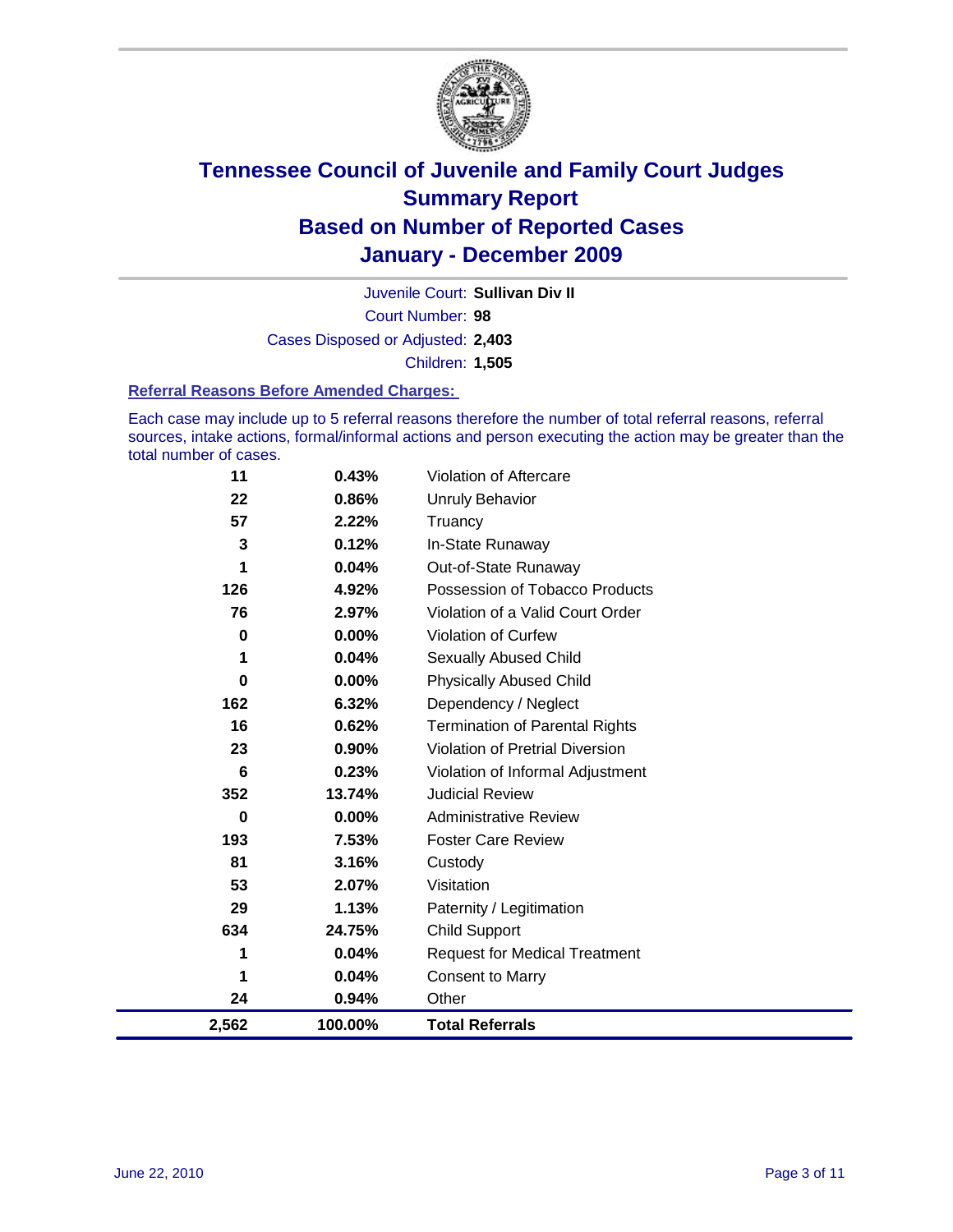

| Juvenile Court: Sullivan Div II |                                   |                                   |  |  |  |
|---------------------------------|-----------------------------------|-----------------------------------|--|--|--|
| <b>Court Number: 98</b>         |                                   |                                   |  |  |  |
|                                 | Cases Disposed or Adjusted: 2,403 |                                   |  |  |  |
|                                 | Children: 1,505                   |                                   |  |  |  |
| <b>Referral Sources: 1</b>      |                                   |                                   |  |  |  |
| 481                             | 18.77%                            | Law Enforcement                   |  |  |  |
| 596                             | 23.26%                            | Parents                           |  |  |  |
| 143                             | 5.58%                             | <b>Relatives</b>                  |  |  |  |
| 6                               | 0.23%                             | Self                              |  |  |  |
| 188                             | 7.34%                             | School                            |  |  |  |
| $\bf{0}$                        | $0.00\%$                          | <b>CSA</b>                        |  |  |  |
| 421                             | 16.43%                            | <b>DCS</b>                        |  |  |  |
| $\Omega$                        | 0.00%                             | <b>Other State Department</b>     |  |  |  |
| 119                             | 4.64%                             | <b>District Attorney's Office</b> |  |  |  |
| 211                             | 8.24%                             | <b>Court Staff</b>                |  |  |  |
| 5                               | 0.20%                             | Social Agency                     |  |  |  |
| 22                              | 0.86%                             | <b>Other Court</b>                |  |  |  |
| 142                             | 5.54%                             | Victim                            |  |  |  |
| 1                               | 0.04%                             | Child & Parent                    |  |  |  |
| $\bf{0}$                        | $0.00\%$                          | Hospital                          |  |  |  |
| $\bf{0}$                        | 0.00%                             | Unknown                           |  |  |  |
| 227                             | 8.86%                             | Other                             |  |  |  |
| 2,562                           | 100.00%                           | <b>Total Referral Sources</b>     |  |  |  |

### **Age of Child at Referral: 2**

|     |        | <b>Unknown</b>     |  |
|-----|--------|--------------------|--|
| 15  | 1.00%  | Ages 19 and Over   |  |
| 250 | 16.61% | Ages 17 through 18 |  |
| 342 | 22.72% | Ages 15 through 16 |  |
| 154 | 10.23% | Ages 13 through 14 |  |
| 84  | 5.58%  | Ages 11 through 12 |  |
| 660 | 43.85% | Ages 10 and Under  |  |
|     |        | 0.00%<br>0         |  |

<sup>1</sup> If different than number of Referral Reasons (2562), verify accuracy of your court's data.

<sup>2</sup> One child could be counted in multiple categories, verify accuracy of your court's data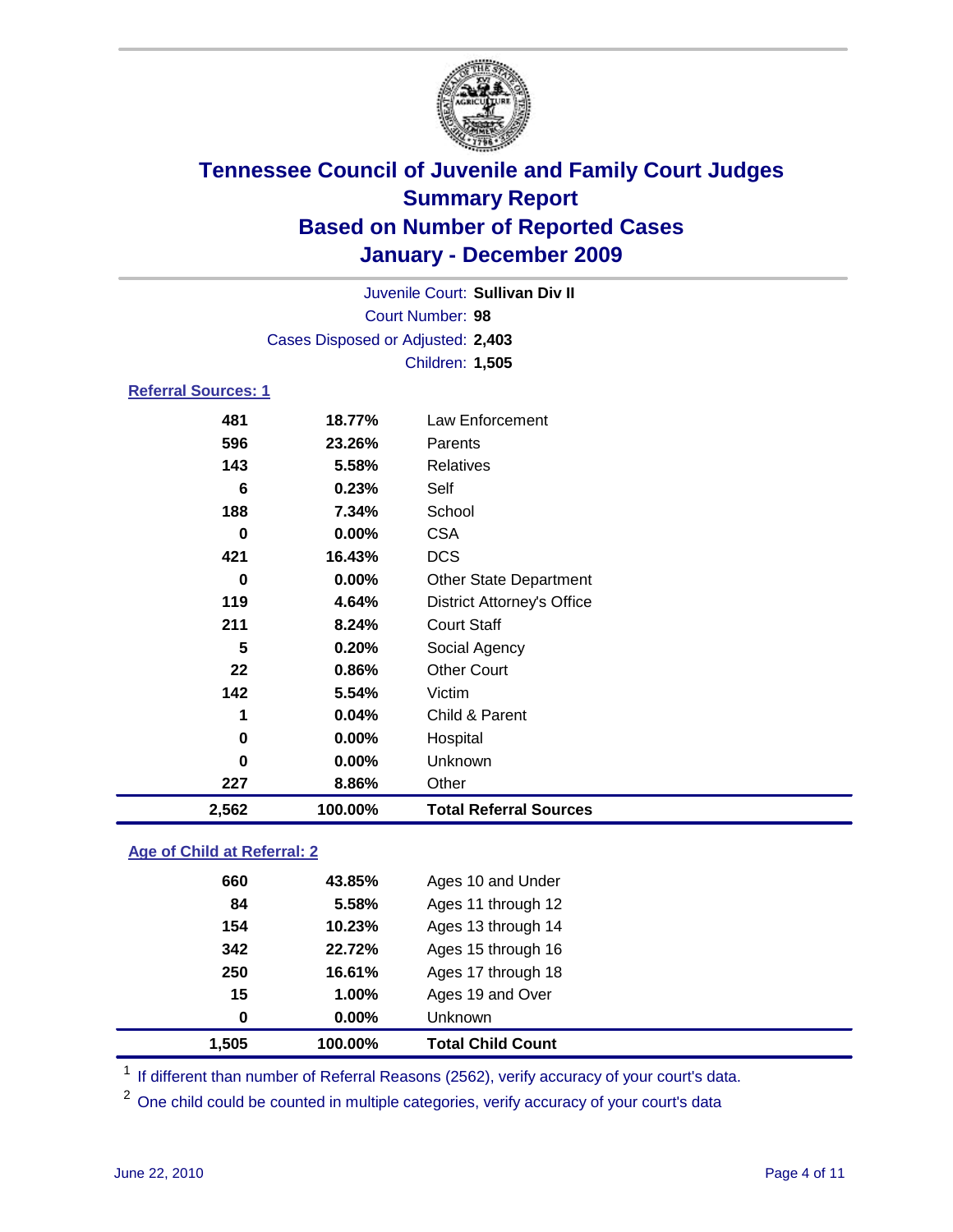

| Juvenile Court: Sullivan Div II         |                                   |                          |  |  |  |
|-----------------------------------------|-----------------------------------|--------------------------|--|--|--|
|                                         | Court Number: 98                  |                          |  |  |  |
|                                         | Cases Disposed or Adjusted: 2,403 |                          |  |  |  |
|                                         |                                   | Children: 1,505          |  |  |  |
| Sex of Child: 1                         |                                   |                          |  |  |  |
| 840                                     | 55.81%                            | Male                     |  |  |  |
| 665                                     | 44.19%                            | Female                   |  |  |  |
| $\mathbf 0$                             | 0.00%                             | Unknown                  |  |  |  |
| 1,505                                   | 100.00%                           | <b>Total Child Count</b> |  |  |  |
| Race of Child: 1                        |                                   |                          |  |  |  |
| 1,108                                   | 73.62%                            | White                    |  |  |  |
| 100                                     | 6.64%                             | African American         |  |  |  |
| $\overline{\mathbf{2}}$                 | 0.13%                             | Native American          |  |  |  |
| 1                                       | 0.07%                             | Asian                    |  |  |  |
| 4                                       | 0.27%                             | Mixed                    |  |  |  |
| 290                                     | 19.27%                            | Unknown                  |  |  |  |
| 1,505                                   | 100.00%                           | <b>Total Child Count</b> |  |  |  |
|                                         | <b>Hispanic Origin: 1</b>         |                          |  |  |  |
| 26                                      | 1.73%                             | Yes                      |  |  |  |
| 1,479                                   | 98.27%                            | No                       |  |  |  |
| $\mathbf 0$                             | 0.00%                             | Unknown                  |  |  |  |
| 1,505                                   | 100.00%                           | <b>Total Child Count</b> |  |  |  |
| <b>School Enrollment of Children: 1</b> |                                   |                          |  |  |  |
| 1,469                                   | 97.61%                            | Yes                      |  |  |  |
| 35                                      | 2.33%                             | No                       |  |  |  |
| 1                                       | 0.07%                             | Unknown                  |  |  |  |
| 1,505                                   | 100.00%                           | <b>Total Child Count</b> |  |  |  |

<sup>1</sup> One child could be counted in multiple categories, verify accuracy of your court's data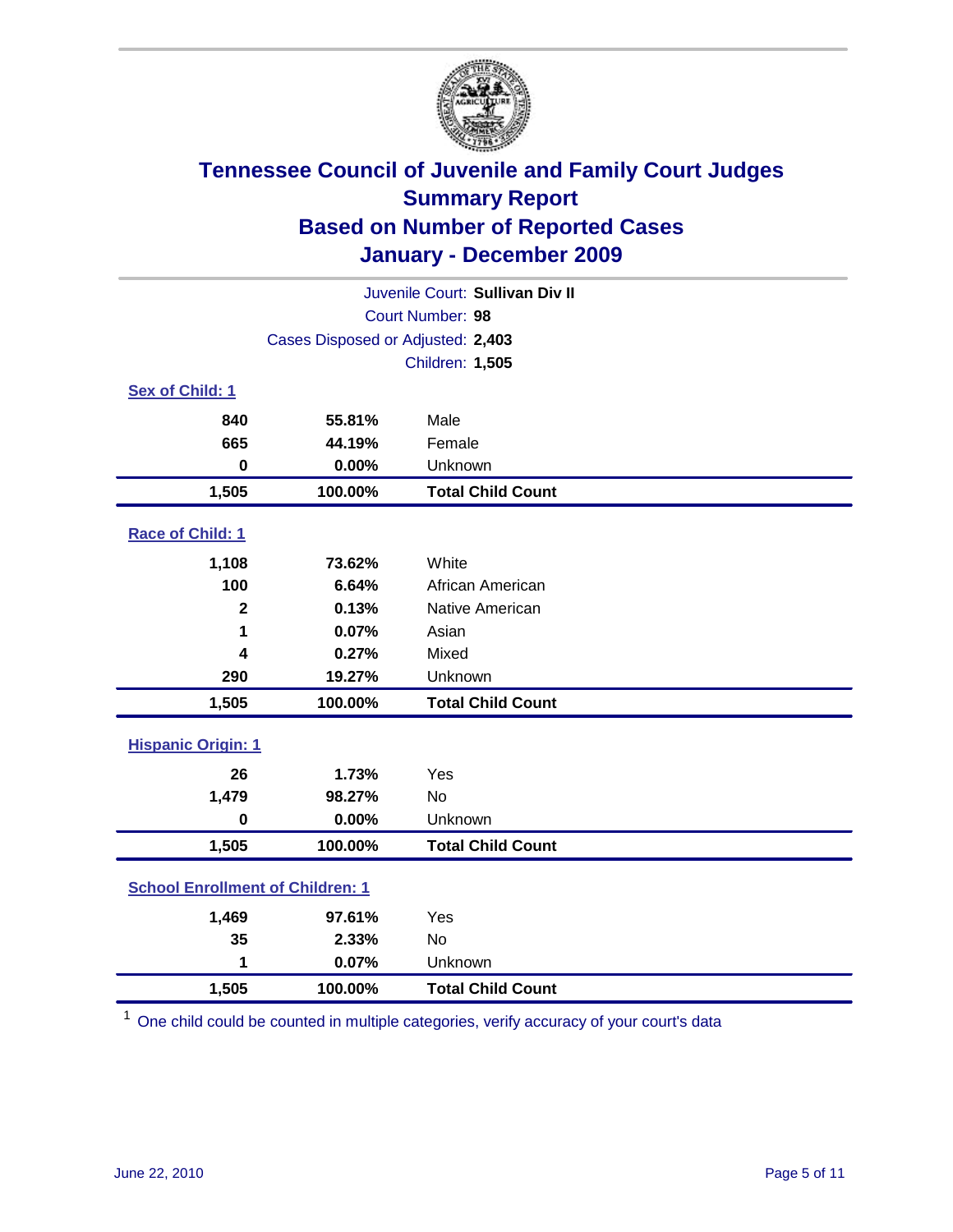

Court Number: **98** Juvenile Court: **Sullivan Div II** Cases Disposed or Adjusted: **2,403** Children: **1,505**

### **Living Arrangement of Child at Time of Referral: 1**

| 1,505 | 100.00%  | <b>Total Child Count</b>     |
|-------|----------|------------------------------|
| 3     | 0.20%    | Other                        |
| 0     | $0.00\%$ | Unknown                      |
| 12    | 0.80%    | Independent                  |
| 1     | $0.07\%$ | In an Institution            |
| 5     | 0.33%    | In a Residential Center      |
| 4     | 0.27%    | In a Group Home              |
| 119   | 7.91%    | With Foster Family           |
| 24    | 1.59%    | <b>With Adoptive Parents</b> |
| 188   | 12.49%   | <b>With Relatives</b>        |
| 72    | 4.78%    | With Father                  |
| 784   | 52.09%   | <b>With Mother</b>           |
| 103   | 6.84%    | With Mother and Stepfather   |
| 27    | 1.79%    | With Father and Stepmother   |
| 163   | 10.83%   | With Both Biological Parents |
|       |          |                              |

### **Type of Detention: 2**

| 2,403 | 100.00%  | <b>Total Detention Count</b> |  |
|-------|----------|------------------------------|--|
| 12    | 0.50%    | Other                        |  |
| 1,742 | 72.49%   | Does Not Apply               |  |
| 0     | $0.00\%$ | Unknown                      |  |
| 0     | 0.00%    | Psychiatric Hospital         |  |
| 0     | 0.00%    | Jail - No Separation         |  |
| 0     | $0.00\%$ | Jail - Partial Separation    |  |
| 0     | 0.00%    | Jail - Complete Separation   |  |
| 96    | 4.00%    | Juvenile Detention Facility  |  |
| 553   | 23.01%   | Non-Secure Placement         |  |
|       |          |                              |  |

<sup>1</sup> One child could be counted in multiple categories, verify accuracy of your court's data

<sup>2</sup> If different than number of Cases (2403) verify accuracy of your court's data.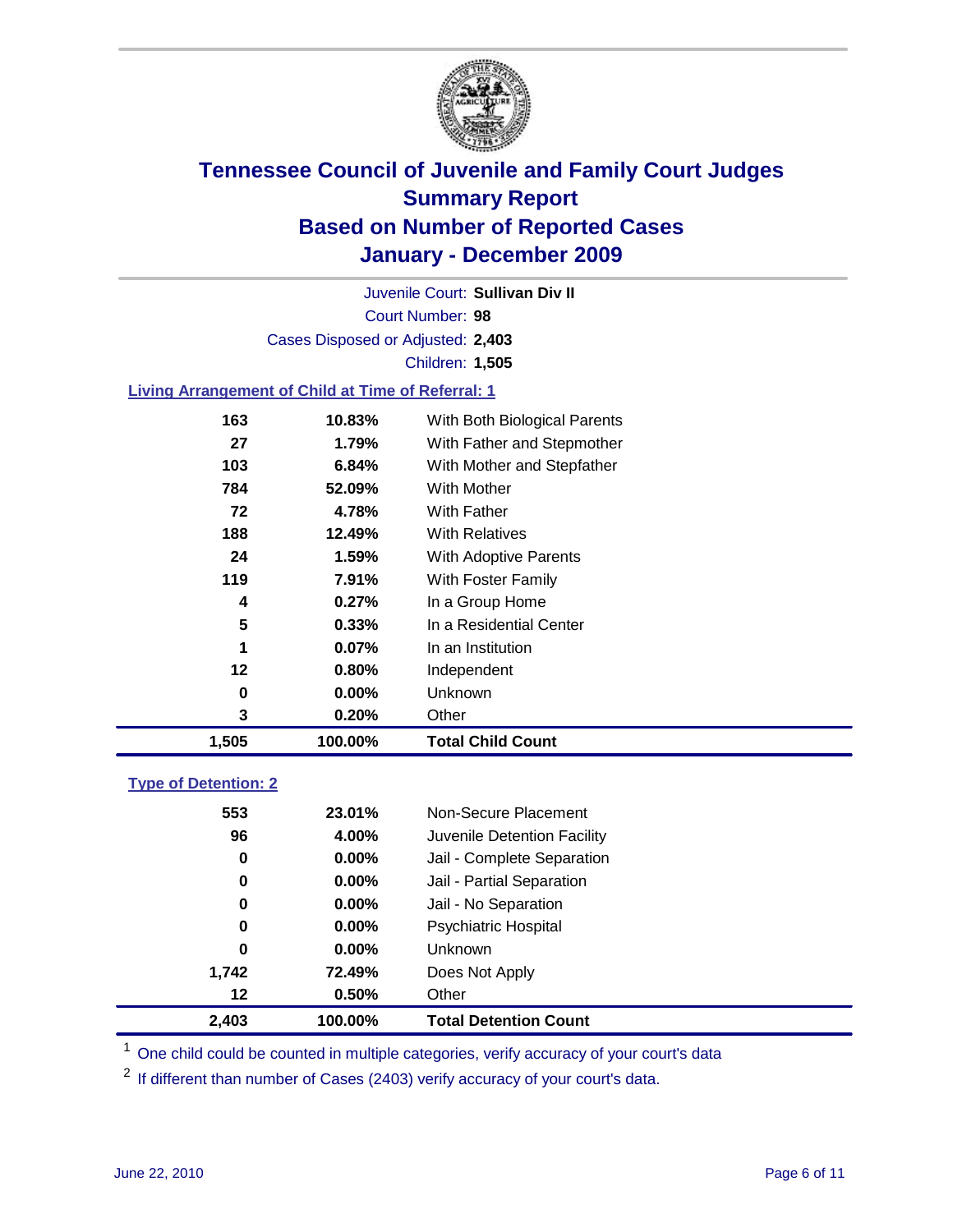

|                          | Juvenile Court: Sullivan Div II                    |                                      |  |  |  |
|--------------------------|----------------------------------------------------|--------------------------------------|--|--|--|
|                          | Court Number: 98                                   |                                      |  |  |  |
|                          | Cases Disposed or Adjusted: 2,403                  |                                      |  |  |  |
|                          | Children: 1,505                                    |                                      |  |  |  |
|                          | <b>Placement After Secure Detention Hearing: 1</b> |                                      |  |  |  |
| 1                        | 0.04%                                              | Returned to Prior Living Arrangement |  |  |  |
| 1                        | 0.04%                                              | Juvenile Detention Facility          |  |  |  |
| 0                        | 0.00%                                              | Jail                                 |  |  |  |
| 0                        | 0.00%                                              | Shelter / Group Home                 |  |  |  |
| 0                        | $0.00\%$                                           | <b>Foster Family Home</b>            |  |  |  |
| 0                        | 0.00%                                              | Psychiatric Hospital                 |  |  |  |
| O                        | $0.00\%$                                           | Unknown                              |  |  |  |
| 2,399                    | 99.83%                                             | Does Not Apply                       |  |  |  |
| $\overline{\mathbf{2}}$  | 0.08%                                              | Other                                |  |  |  |
| 2,403                    | 100.00%                                            | <b>Total Placement Count</b>         |  |  |  |
|                          |                                                    |                                      |  |  |  |
| <b>Intake Actions: 2</b> |                                                    |                                      |  |  |  |
| 1,652                    | 64.48%                                             | <b>Petition Filed</b>                |  |  |  |
| 348                      | 13.58%                                             | <b>Motion Filed</b>                  |  |  |  |
| 215                      | 8.39%                                              | <b>Citation Processed</b>            |  |  |  |
| $\bf{0}$                 | 0.00%                                              | Notification of Paternity Processed  |  |  |  |
| 312                      | 12.18%                                             | Scheduling of Judicial Review        |  |  |  |
| $\bf{0}$                 | 0.00%                                              | Scheduling of Administrative Review  |  |  |  |
| 0                        | $0.00\%$                                           | Scheduling of Foster Care Review     |  |  |  |
| 0                        | 0.00%                                              | Unknown                              |  |  |  |
| 0                        | 0.00%                                              | Does Not Apply                       |  |  |  |
| 35                       | 1.37%                                              | Other                                |  |  |  |
| 2,562                    | 100.00%                                            | <b>Total Intake Count</b>            |  |  |  |

<sup>1</sup> If different than number of Cases (2403) verify accuracy of your court's data.

<sup>2</sup> If different than number of Referral Reasons (2562), verify accuracy of your court's data.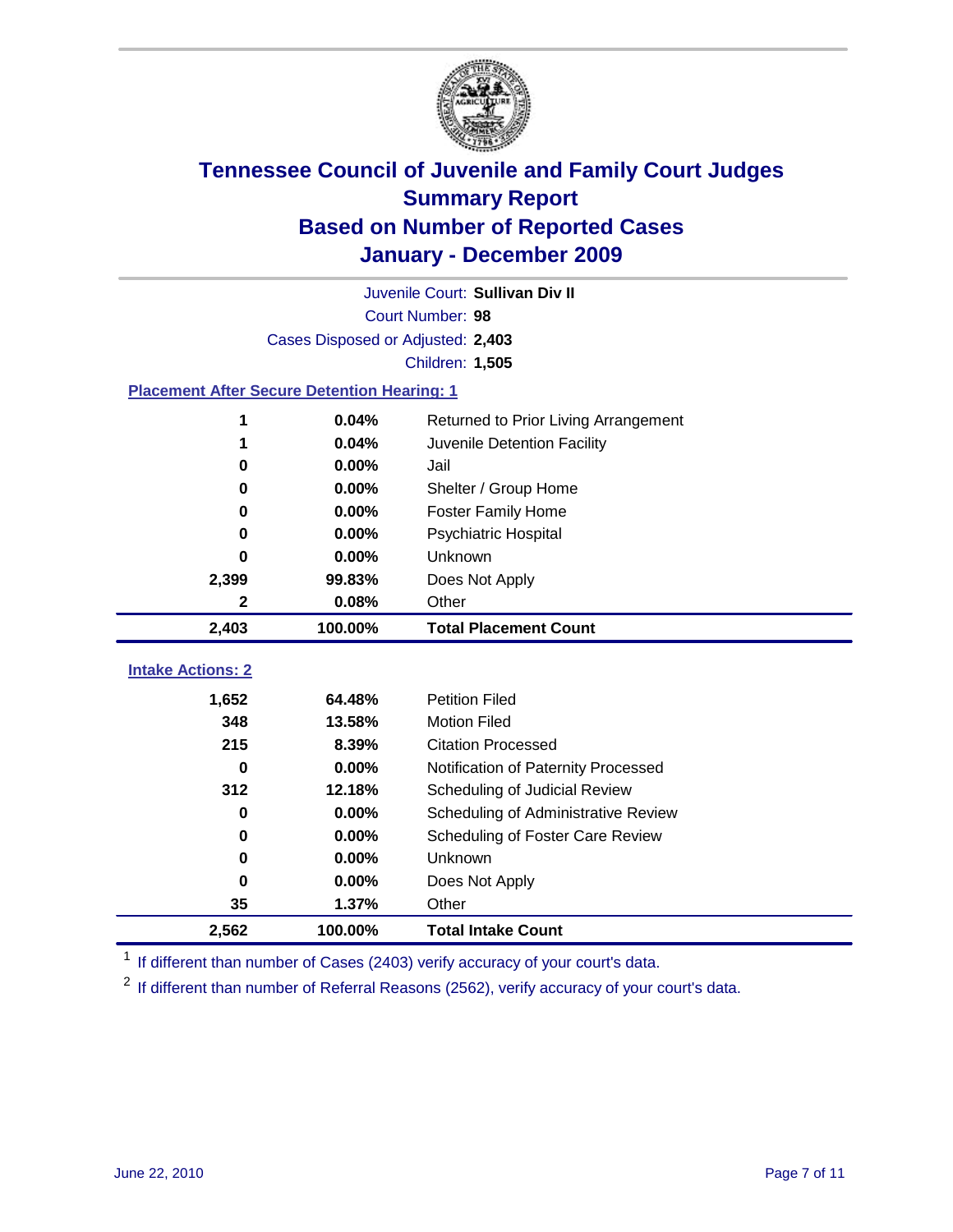

Court Number: **98** Juvenile Court: **Sullivan Div II** Cases Disposed or Adjusted: **2,403** Children: **1,505**

#### **Last Grade Completed by Child: 1**

| <b>Enrolled in Special Education: 1</b> |         |                              |  |
|-----------------------------------------|---------|------------------------------|--|
| 1,505                                   | 100.00% | <b>Total Child Count</b>     |  |
| $\bf{0}$                                | 0.00%   | Other                        |  |
| 252                                     | 16.74%  | Unknown                      |  |
| $\bf{0}$                                | 0.00%   | <b>Never Attended School</b> |  |
| 0                                       | 0.00%   | Graduated                    |  |
| 3                                       | 0.20%   | <b>GED</b>                   |  |
| 0                                       | 0.00%   | Non-Graded Special Ed        |  |
| 11                                      | 0.73%   | 12th Grade                   |  |
| 141                                     | 9.37%   | 11th Grade                   |  |
| 178                                     | 11.83%  | 10th Grade                   |  |
| 135                                     | 8.97%   | 9th Grade                    |  |
| 121                                     | 8.04%   | 8th Grade                    |  |
| 64                                      | 4.25%   | 7th Grade                    |  |
| 56                                      | 3.72%   | 6th Grade                    |  |
| 20                                      | 1.33%   | 5th Grade                    |  |
| 14                                      | 0.93%   | 4th Grade                    |  |
| 21                                      | 1.40%   | 3rd Grade                    |  |
| 19                                      | 1.26%   | 2nd Grade                    |  |
| 23                                      | 1.53%   | Kindergarten<br>1st Grade    |  |
| 24                                      | 1.59%   |                              |  |
| 3                                       | 0.20%   | Preschool                    |  |
| 420                                     | 27.91%  | Too Young for School         |  |

| 1,505 | 100.00%  | <b>Total Child Count</b> |  |
|-------|----------|--------------------------|--|
| 0     | $0.00\%$ | Unknown                  |  |
| 1,410 | 93.69%   | No                       |  |
| 95    | 6.31%    | Yes                      |  |
|       |          |                          |  |

One child could be counted in multiple categories, verify accuracy of your court's data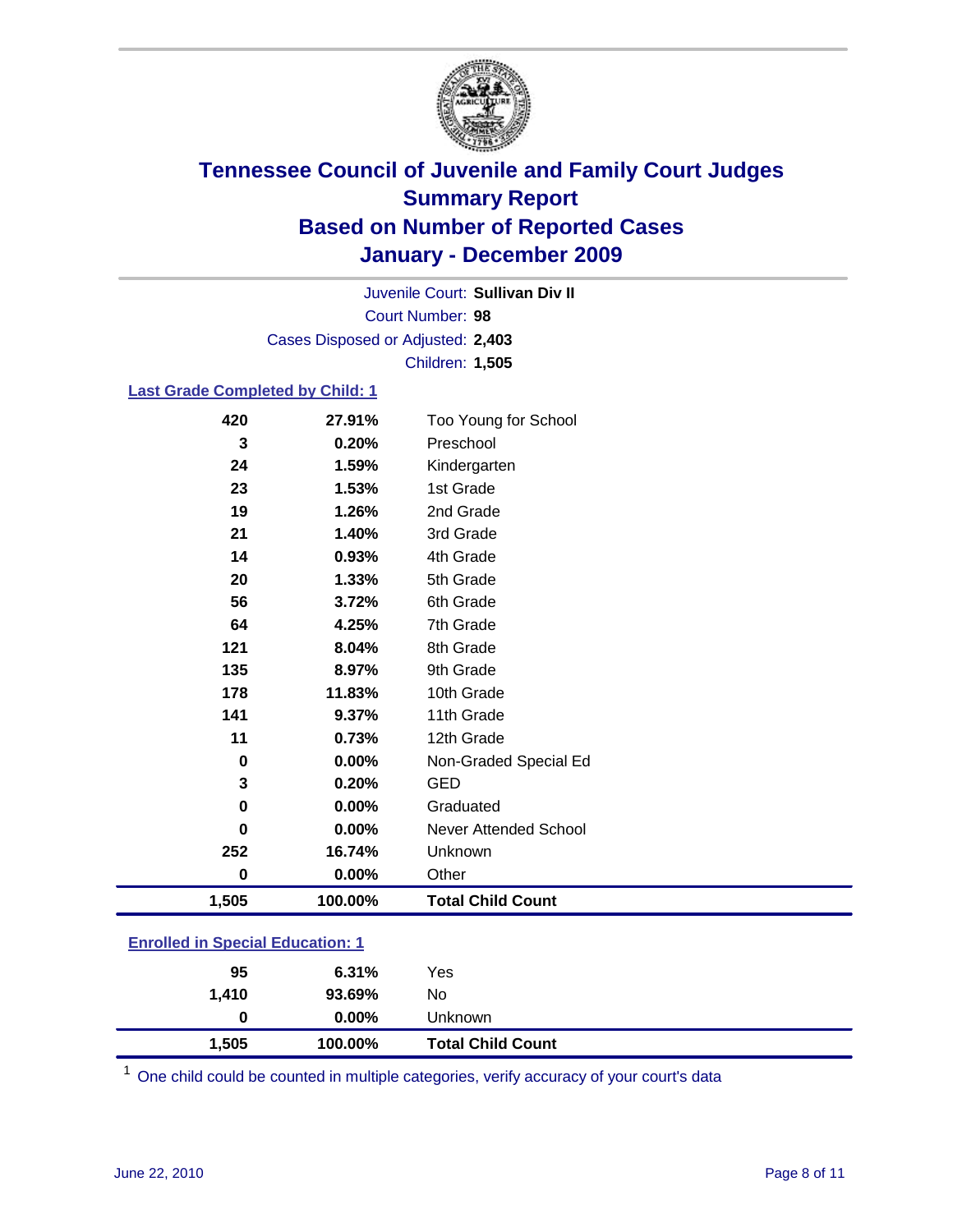

|       | Juvenile Court: Sullivan Div II   |                           |  |  |  |
|-------|-----------------------------------|---------------------------|--|--|--|
|       | Court Number: 98                  |                           |  |  |  |
|       | Cases Disposed or Adjusted: 2,403 |                           |  |  |  |
|       | Children: 1,505                   |                           |  |  |  |
|       | <b>Action Executed By: 1</b>      |                           |  |  |  |
| 1,595 | 62.26%                            | Judge                     |  |  |  |
| 804   | 31.38%                            | Referee                   |  |  |  |
| 163   | 6.36%                             | <b>YSO</b>                |  |  |  |
| 0     | $0.00\%$                          | Other                     |  |  |  |
| 0     | 0.00%                             | Unknown                   |  |  |  |
| 2,562 | 100.00%                           | <b>Total Action Count</b> |  |  |  |

### **Formal / Informal Actions: 1**

| 146   | 5.70%    | Dismissed                                        |
|-------|----------|--------------------------------------------------|
| 3     | 0.12%    | Retired / Nolle Prosequi                         |
| 364   | 14.21%   | <b>Complaint Substantiated Delinquent</b>        |
| 106   | 4.14%    | <b>Complaint Substantiated Status Offender</b>   |
| 91    | 3.55%    | <b>Complaint Substantiated Dependent/Neglect</b> |
| 0     | $0.00\%$ | <b>Complaint Substantiated Abused</b>            |
| 0     | $0.00\%$ | <b>Complaint Substantiated Mentally III</b>      |
| 211   | 8.24%    | Informal Adjustment                              |
| 154   | 6.01%    | <b>Pretrial Diversion</b>                        |
| 0     | $0.00\%$ | <b>Transfer to Adult Court Hearing</b>           |
| 0     | $0.00\%$ | Charges Cleared by Transfer to Adult Court       |
| 1,212 | 47.31%   | <b>Special Proceeding</b>                        |
| 201   | 7.85%    | <b>Review Concluded</b>                          |
| 5     | 0.20%    | Case Held Open                                   |
| 69    | 2.69%    | Other                                            |
| 0     | $0.00\%$ | Unknown                                          |
| 2,562 | 100.00%  | Total Action Count                               |

<sup>1</sup> If different than number of Referral Reasons (2562), verify accuracy of your court's data.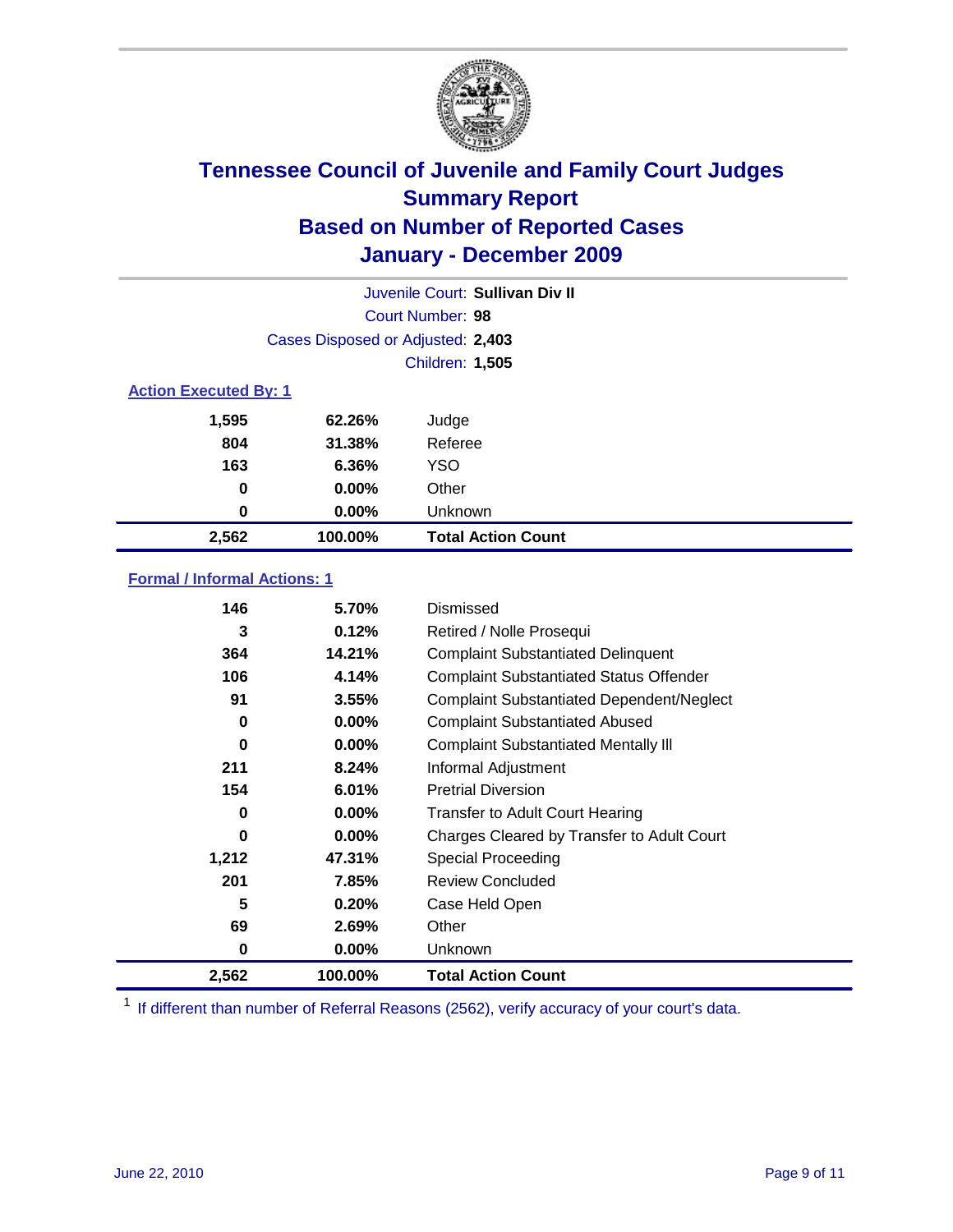

|                       |                                   | Juvenile Court: Sullivan Div II                       |
|-----------------------|-----------------------------------|-------------------------------------------------------|
|                       |                                   | Court Number: 98                                      |
|                       | Cases Disposed or Adjusted: 2,403 |                                                       |
|                       |                                   | Children: 1,505                                       |
| <b>Case Outcomes:</b> |                                   | There can be multiple outcomes for one child or case. |
| 137                   | 2.77%                             | <b>Case Dismissed</b>                                 |
| 1                     | 0.02%                             | Case Retired or Nolle Prosequi                        |
| 71                    | 1.44%                             | Warned / Counseled                                    |
| 366                   | 7.40%                             | <b>Held Open For Review</b>                           |
| 105                   | 2.12%                             | Supervision / Probation to Juvenile Court             |
| 0                     | 0.00%                             | <b>Probation to Parents</b>                           |
| 539                   | 10.90%                            | Referral to Another Entity for Supervision / Service  |
| 48                    | 0.97%                             | Referred for Mental Health Counseling                 |
| 126                   | 2.55%                             | Referred for Alcohol and Drug Counseling              |
| 0                     | 0.00%                             | <b>Referred to Alternative School</b>                 |
| 0                     | 0.00%                             | Referred to Private Child Agency                      |
| 80                    | 1.62%                             | Referred to Defensive Driving School                  |
| 0                     | 0.00%                             | Referred to Alcohol Safety School                     |
| 0                     | 0.00%                             | Referred to Juvenile Court Education-Based Program    |
| 52                    | 1.05%                             | Driver's License Held Informally                      |
| 0                     | 0.00%                             | <b>Voluntary Placement with DMHMR</b>                 |
| 4                     | 0.08%                             | <b>Private Mental Health Placement</b>                |
| 0                     | 0.00%                             | <b>Private MR Placement</b>                           |
| 22                    | 0.44%                             | Placement with City/County Agency/Facility            |
| 153                   | 3.09%                             | Placement with Relative / Other Individual            |
| 58                    | 1.17%                             | Fine                                                  |
| 154                   | 3.11%                             | <b>Public Service</b>                                 |
| 110                   | 2.22%                             | Restitution                                           |
| 0                     | 0.00%                             | <b>Runaway Returned</b>                               |
| 277                   | 5.60%                             | No Contact Order                                      |
| 0                     | 0.00%                             | Injunction Other than No Contact Order                |
| 4                     | 0.08%                             | <b>House Arrest</b>                                   |
| 0                     | 0.00%                             | <b>Court Defined Curfew</b>                           |
| 0                     | 0.00%                             | Dismissed from Informal Adjustment                    |
| 0                     | 0.00%                             | <b>Dismissed from Pretrial Diversion</b>              |
| 10                    | 0.20%                             | Released from Probation                               |
| 0                     | 0.00%                             | <b>Transferred to Adult Court</b>                     |
| 0                     | $0.00\%$                          | <b>DMHMR Involuntary Commitment</b>                   |